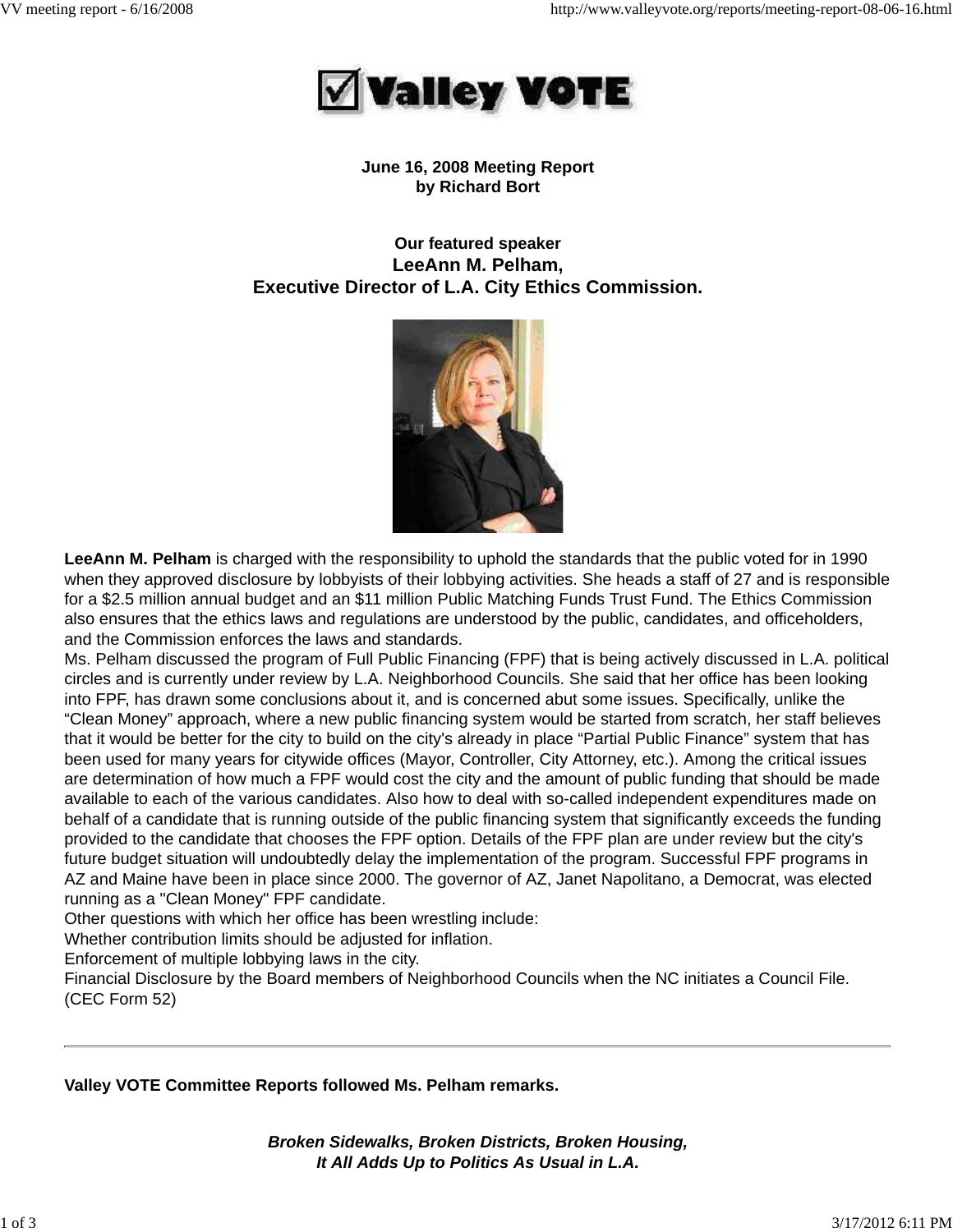The old adage, "If it ain't broke, don't fix it," is terrific advice except that much of what the various Valley VOTE speakers discussed at this meeting revolved around broken processes, rules, and promises. Here's a summary of what they had to say.

## *Broken Sidewalks*

**Vic Viereck**, Valley VOTE's Treasurer and resident residential real estate maven, led off by discussing the city's controversial plan to have residents fix the city's broken sidewalks. He noted that about 4,600 miles of city sidewalks are broken, and at the current pace of repairs it will take only 83 years to fix them. Vic described the city's plan – not yet passed by the City Council – to require any broken sidewalks to be fixed when the residential property is sold. He noted that the SEIU public employees union Local 721 is behind this scheme, despite that in many cases the sidewalks are broken because of the roots of trees that the city has planted in the parkway between the sidewalk and the curb.

### *Broken Districts (state)*

**Richard Bort** followed by discussing the Ca. State Redistricting Initiative that will be on the November 2008 ballot. He noted that normally the root of all evil is money, but in California politics that root grows side by side with the carefully drawn legislative districts that protect incumbent politicians and their political parties. The ballot initiative, if approved by voters, will provide a means to select a carefully balanced Redistricting Commission of 14 members. Bort commented that the 14-member commission seems to be a much better approach than **Gov. Schwarzenegger's** previous approach to have redistricting conducted by a small panel of retired judges. Finally, Bort noted, perhaps "the voters will be able to select their politicians instead of the politicians selecting their voters."

The Commission will draw new boundaries for the California Assembly Districts. By law, two adjacent Assembly Districts make up one Senate District, so that is almost automatically determined. Congressional redistricting is not a part of this ballot initiative because that falls under federal legislation. The new redistricting lines will be established after the national census in 2010.

Bort noted that the Valley VOTE Executive Committee has approved a position in support of the ballot initiative, and Valley VOTE's President, **Joe Vitti,** commented that he will ask for the full Board's approval in September.

## *Broken Housing*

**George Truesdell** discussed three issues that currently concern Neighborhood Councils: The first is the local ordinance aimed at implementing SB 1818, which allows density bonuses and other incentives for developers if they include even a modicum of affordable housing in their new developments. Another broken process that has a fix is Neighborhood Council elections. On June 28, the City Clerk's office will conduct the Neighborhood Council elections for the first time. Under the new regime, each NC will hold elections every two years, with the terms of office for NC directors of four years. This is a change for most NCs, but the objective is to provide some experienced election management and remove the burden from the NCs themselves. Finally, some NCs are deeply concerned about the proliferation of so-called Sober-Living homes throughout the Valley. Two parallel bills are working their way through Sacramento, SB 992 and AB 724, which would regulate these facilities, which are largely unregulated currently.

#### *SB 1818*

On the topic of SB 1818, **Barbara Monahan Burke**, VP and director of the Studio City NC, told Valley VOTE that a new bill, AB 2280, which had been hoped to amend SB 1818 to make the implementation by cities easier and more friendly to current residents, has been mercilessly gutted. It is generally acknowledged that implementation of SB 1818 in Los Angeles would very likely reduce – rather than increase – the stock of affordable housing. AB 2280 initially called for higher proportions of a project to be dedicated to affordable housing, but she noted that the extremely broken State Assembly has gutted it to the point where it will provide no substantive improvement in city's ability to implement SB 1818. Ms. Burke went on to say that SB 1818 applies to all multi-family buildings that lie within a 1,500-foot radius of a Metro station. That would affect some 60 percent of Ventura Blvd., she noted.

#### *LAWA Noise Study at Van Nuys Airport*